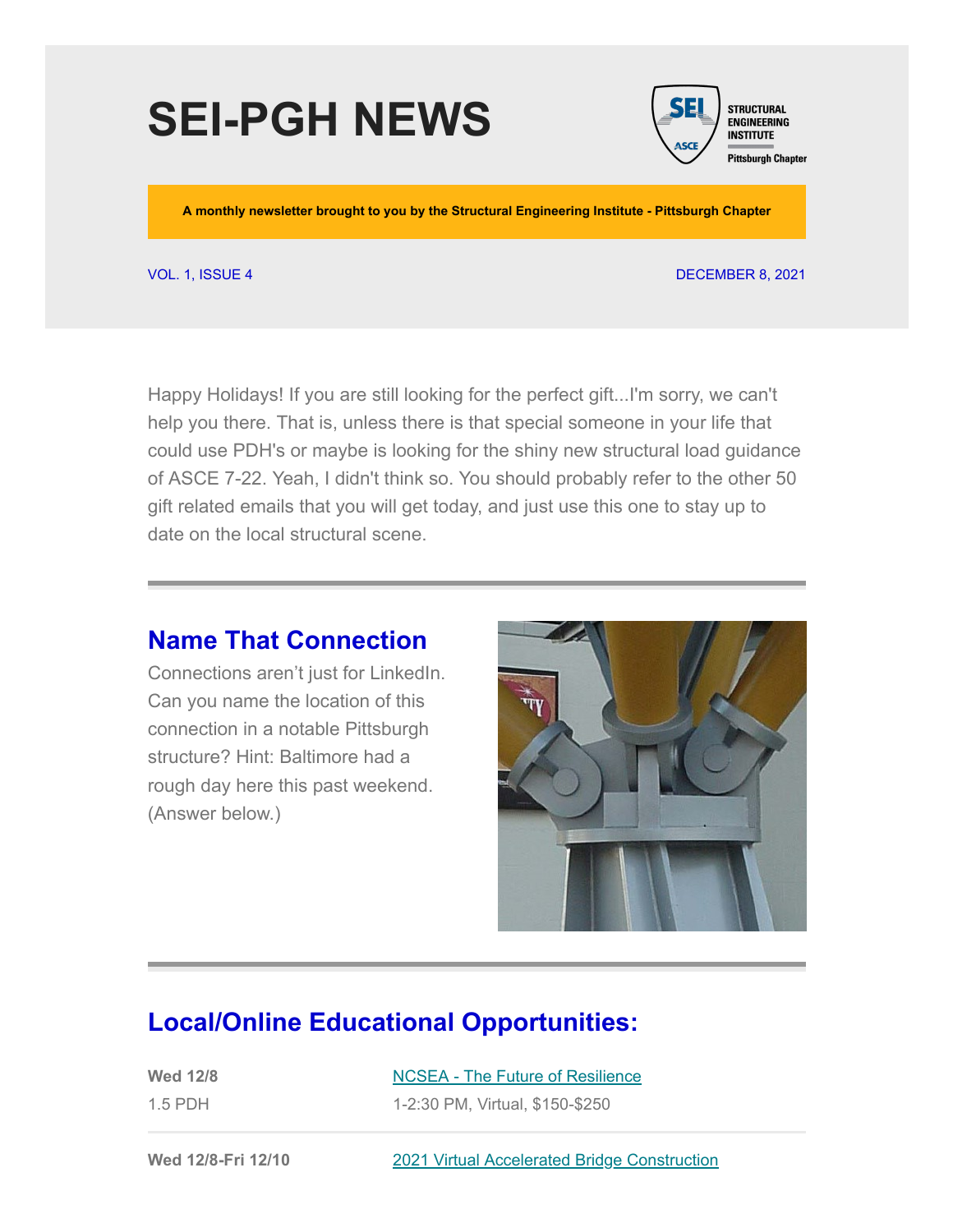| $≤18$ PDH                   | Conference<br>9 AM-3 PM, Virtual, \$95-\$145                                                                                |
|-----------------------------|-----------------------------------------------------------------------------------------------------------------------------|
| <b>Thu 12/9</b><br>1.5 PDH  | <b>AISC - Direct Analysis Method Application and Examples</b><br>1:30-3 PM, Virtual, \$55-\$100                             |
| <b>Wed 12/15</b><br>1.5 PDH | <b>NCSEA - Adaptive Resilience</b><br>1-2:30 PM, Virtual, \$150-\$250                                                       |
| <b>Wed 12/15</b><br>1.0 PDH | <b>STI - Yield-Line Analysis in Practice</b><br>12-1 PM, Virtual, \$95-\$300                                                |
| <b>Mon 12/13</b><br>1.0 PDH | ASCE - Rain Loads in ASCE 7-22, What's New and<br><b>Different</b><br>12-1 PM, Virtual, \$99-\$129                          |
| <b>Tue 12/14</b><br>1.0 PDH | <b>ASCE - Snow Loads in ASCE 7-22 - What's New and</b><br><b>Different</b><br>3-4 PM, Virtual, \$99-\$129                   |
| <b>Wed 12/15</b><br>1.5 PDH | <b>ASCE - Introduction to ASCE 7-22 Requirements for</b><br><b>Tornado Loads</b><br>11:30 AM-1 PM, Virtual, \$99-\$159      |
| Thu 12/16<br>1.5 PDH        | ASCE - Seismic Design Ground Motions as per ASCE 7-<br>22<br>11:30 AM-1 PM, Virtual, \$99-\$159                             |
| Fri 12/17<br>1.0 PDH        | <b>ASCE - Significant Changes to the Wind Load Provisions</b><br>of ASCE 7-22 - Part 1 of 3<br>12-1 PM, Virtual, \$99-\$129 |
| <b>Tue 1/18</b><br>1.5 PDH  | <b>NCSEA - The Structural Engineer's Role in Getting to</b><br><b>Net Zero</b><br>1-2:30 PM, Virtual, \$250-\$300           |
| <b>Wed 1/19</b><br>1.0 PDH  | <b>ASCE - Significant Changes to the Wind Load Provisions</b><br>of ASCE 7-22 - Part 2 of 3<br>12-1 PM, Virtual, \$99-\$129 |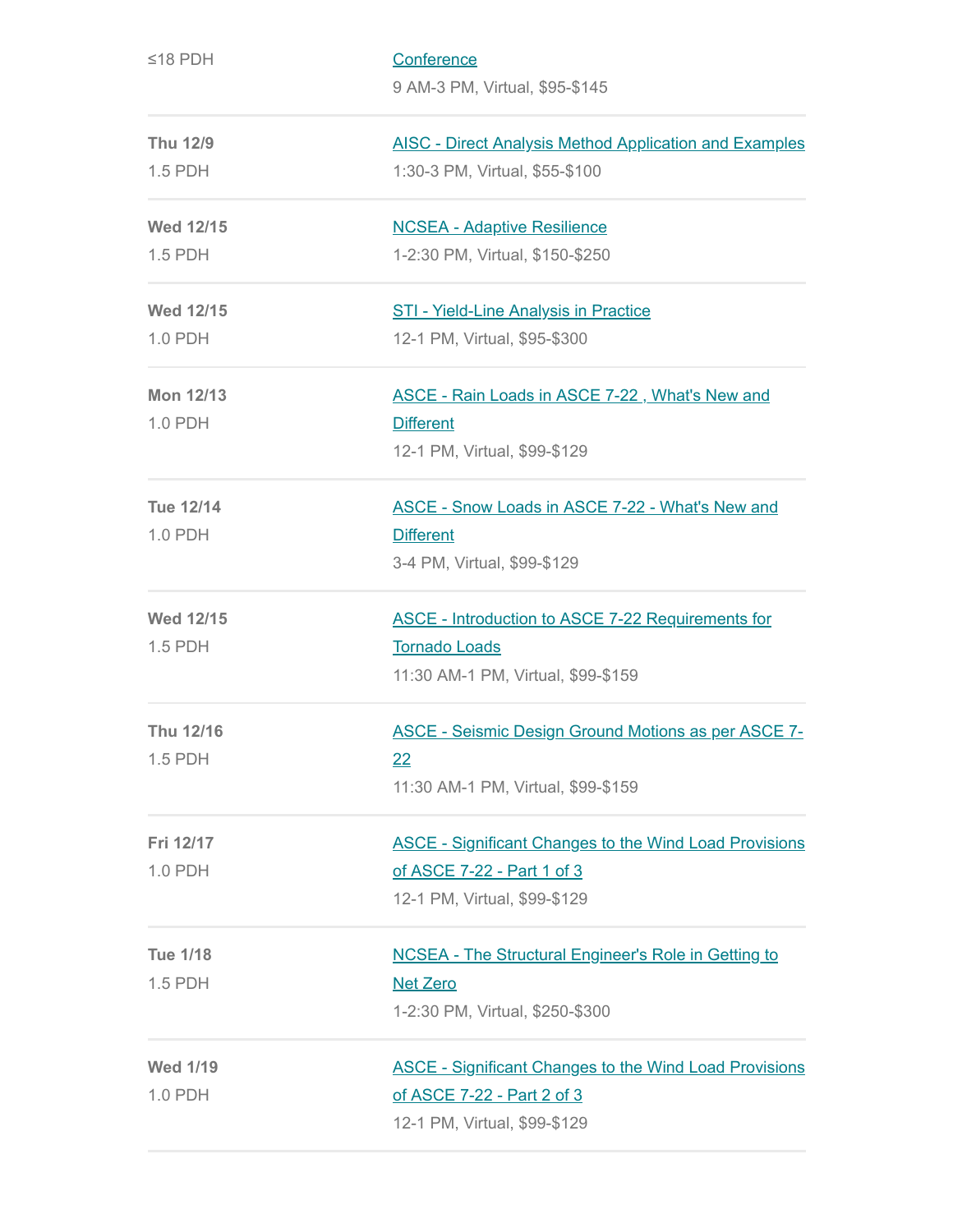| Thu 1/20<br>$1.0$ PDH | <b>ASCE Pittsburgh - YMF Winter Banquet</b>                   |  |  |
|-----------------------|---------------------------------------------------------------|--|--|
|                       | 6-?? PM, Penn Brewery, \$10-\$60                              |  |  |
| <b>Wed 2/9</b>        | SEI-Pgh Webinar - I-579 Urban "Cap" Project                   |  |  |
| PDH TBD               | Virtual lunchtime webinar. Stay tuned for more info.          |  |  |
| <b>Wed 2/16</b>       | <b>ASCE - Significant Changes to the Wind Load Provisions</b> |  |  |
| $1.0$ PDH             | of ASCE 7-22 - Part 3 of 3                                    |  |  |
|                       | 12-1 PM, Virtual, \$99-\$129                                  |  |  |
| <b>Sat 2/19</b>       | <b>ASCE Pittsburgh - E-week ASCE Awards Dinner</b>            |  |  |
| 0 PDH                 | 5-?? PM, ESWP, Cost TBD                                       |  |  |
|                       | <b>Award nominations are due Wednesday 12/15</b>              |  |  |

### **Out-of-Town Educational Opportunities:**

| Mon 2/14-Thu 2/17 | <b>2022 NCSEA Structural Engineering Summit</b><br>New York, NY, \$995-\$1295 |  |
|-------------------|-------------------------------------------------------------------------------|--|
| $\leq$ 27.5 PDH   |                                                                               |  |
|                   | (Virtual Events 1/31-2/24, \$295-\$500)                                       |  |
| Wed 3/23-Fri 3/25 | 2022 NASCC: The Steel Conference                                              |  |
| PDH TBD           | Denver, CO, Cost TBD                                                          |  |
|                   | (Registration opens 1/10)                                                     |  |
| Sun 3/27-Thu 3/31 | 2022 ACI Concrete Convention                                                  |  |
| PDH TBD           | Orlando, FL, \$20-\$1049                                                      |  |
| Wed 4/20-Sat 4/23 | 2022 SEI/ASCE Structures Congress                                             |  |
| PDH TBD           | Atlanta, GA, \$305-\$1195                                                     |  |



## **Name That Connection Answer**

This connection brings together the sloping columns that support the upper levels of Heinz Field, home of the Pittsburgh Steelers and the 2021 ACC Champion Pitt Panthers football teams.